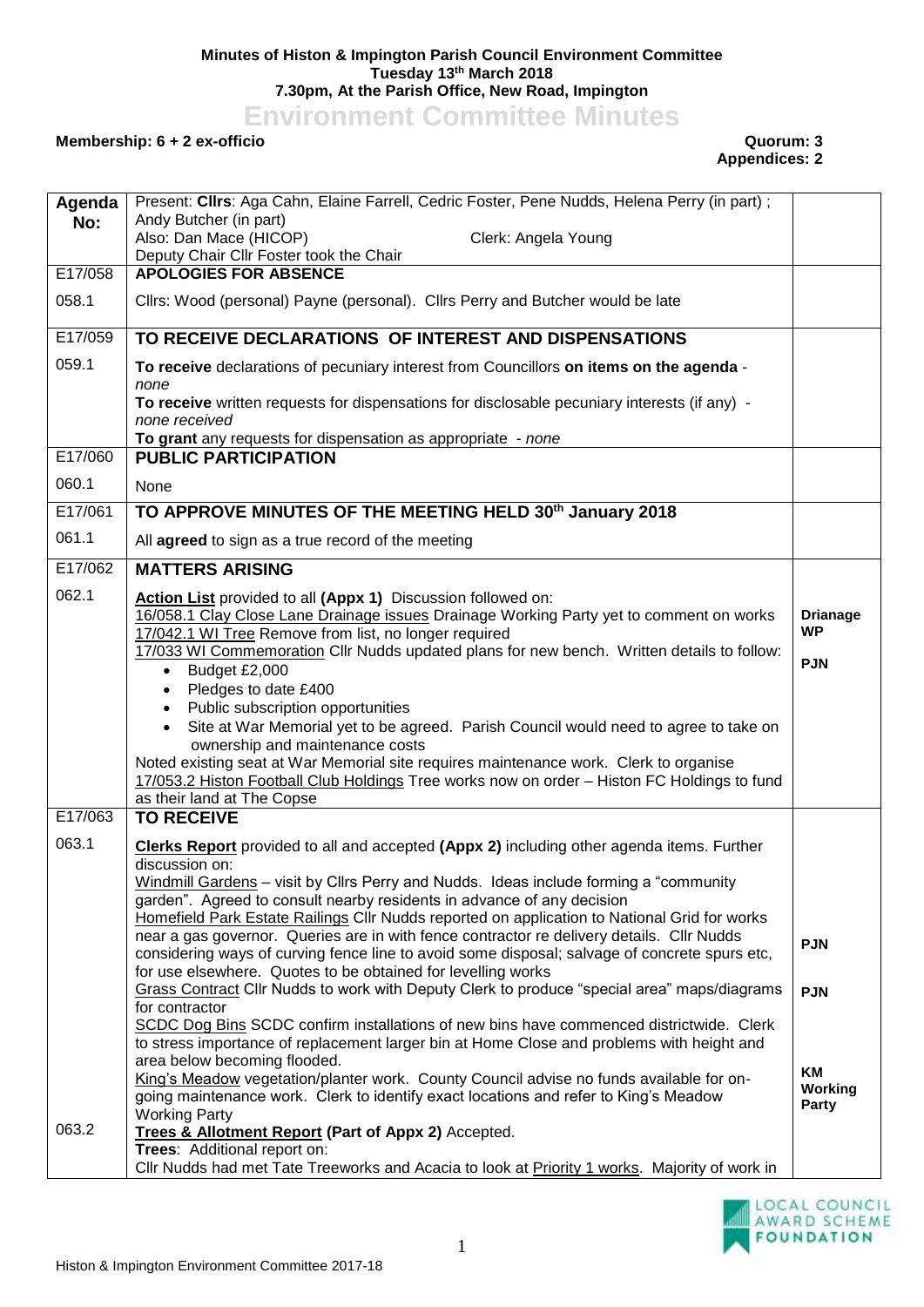|         | Homefield Park, with some also at The Green; Clay Close Lane; Copse/Coppice. Order for                                                                                               |            |
|---------|--------------------------------------------------------------------------------------------------------------------------------------------------------------------------------------|------------|
|         | work will be made before end of financial year<br>Ash tree The Green - electric cable to be removed and fixed to new pole to facilitate works                                        |            |
|         | Replanting works underway. Voluntary work had been welcomed. Hedging for Doctors Close                                                                                               |            |
|         | to be installed once treatment carried out by Acacia                                                                                                                                 |            |
|         | Allotments: Additional report on:                                                                                                                                                    |            |
|         | 4 on waiting list - Cllr Nudds to meet on site. Agreed to exceptionally allow plot to be                                                                                             | <b>PJN</b> |
|         | cultivated by a non-resident in view of availability. Rules to remain as present                                                                                                     |            |
|         | Hedge Glebe Way - once Buchans have completed works, Steve Gill to fix fence and gate                                                                                                |            |
|         | <b>HICOP Report</b> Dan Mace reported verbally on:                                                                                                                                   |            |
| 063.3   | • Apple trees at Clay Close Lane and Burial Ground pruned                                                                                                                            |            |
|         | 9 people attended pruning workshop at Orchard and IVC<br>$\bullet$                                                                                                                   |            |
|         | • Grafting workshop due 14 April 2018                                                                                                                                                |            |
|         | • Maintenance session due 29 April 2018. Benches to paint; tree shaping; mat laying                                                                                                  |            |
|         | • HICOP will store 36 mats pending laying over several sessions. HICOP will take into                                                                                                |            |
|         | account possible future works on cycle racks, tree planting, benches when laying                                                                                                     |            |
|         | • AGM due May. Dan Mace happy to continue as Environment Committee representative                                                                                                    |            |
|         | • Feast event due 30 June 2018<br>• HICOP has written to A14 Team re recent tree felling requesting mitigation work locally.                                                         |            |
|         | Keenness for fruit trees                                                                                                                                                             |            |
|         | CIIr Nudds advised plans for new path not likely to be progressed this financial year - estimate                                                                                     |            |
|         | October/November 2018                                                                                                                                                                |            |
|         | Sustainability Group Report from members Elaine Farrell, Dan Mace and Helena Perry.                                                                                                  |            |
| 063.4   | • Good attendance at Sustainability Brunch                                                                                                                                           |            |
|         | • Demain film is available to loan                                                                                                                                                   |            |
|         | • New Steering Committee formed – Charity status to be explored; website for HI                                                                                                      |            |
|         | Sustainability under construction                                                                                                                                                    |            |
|         | • "No Plastics Friday" campaign - single use plastic refused                                                                                                                         |            |
| 063.5   | <b>Public Art Working Party</b> agreement to any further Graffiti Project plans/payment for                                                                                          |            |
|         | previous work undertaken. No meeting held. 2 interview sessions for public artists yet to be                                                                                         |            |
|         | undertaken in March. Jonathan Polley has been added to the panel.                                                                                                                    |            |
|         | Glaze Pavilion SCDC determination date now 20 March following requests by SCDC for                                                                                                   |            |
|         | further information                                                                                                                                                                  | EF.        |
|         | BT Box Cllr Farrell to update all members by w/c 19 March 2018<br>Grafitti Project No payment outstanding. Committee requested Clerk and Cllr Nudds to meet                          |            |
|         | Kilo Sinstars to discuss any further work on this project                                                                                                                            | <b>PJN</b> |
|         | High Street & Beyond Working Party agreement to proposals for planters at School Hill.                                                                                               |            |
| 063.6   | Cllrs Perry and Foster reported on progress with plans for planters in the High Street and                                                                                           |            |
|         |                                                                                                                                                                                      |            |
|         |                                                                                                                                                                                      |            |
|         | elsewhere. Members agreed for 2 planters to be sited at School Hill Green (formerly known<br>as Manorial Waste). Members supported an approach to Full Council to allow funding of 3 |            |
|         | new planters and maintenance for Year 1 from High Street & Beyond budget for 2018/19 of                                                                                              |            |
|         | £1,800: 2 at School Hill Green; 1 on triangle at School Hill (pending permissions); existing                                                                                         |            |
|         | planter on The Green. Professional person locally willing to design and maintain at reduced                                                                                          |            |
|         | cost including failure replacement free of charge. Other planters to be funded by                                                                                                    |            |
|         | individuals/businesses. Discussed:                                                                                                                                                   |            |
|         | Material - larch                                                                                                                                                                     |            |
|         | Each site individually assessed to design sympathetically to the space                                                                                                               |            |
|         | Triangle ownership County Council<br>$\bullet$                                                                                                                                       |            |
|         | • HIPeople Facebook enthusiasm for helping/funding/crowdfunding - all felt this should be                                                                                            |            |
|         | fully explored for maintenance moving forward                                                                                                                                        |            |
|         | • Letter received with concerns over wheelchair/buggy issues - HS&B members to meet on                                                                                               |            |
|         | site with resident                                                                                                                                                                   | <b>HP</b>  |
|         | Cllr Perry to provide paper for Full Council 19 March. Cllr Butcher left meeting<br>Drainage Working Party to meet after order for Brook mitigation work made with AGA. Clerk        |            |
| 063.7   | yet to receive full input from expert residents                                                                                                                                      |            |
|         |                                                                                                                                                                                      |            |
| E17/064 | <b>OTHER MATTERS</b>                                                                                                                                                                 |            |
| 064.1   | To review outcomes of workshops 18 January and 8 March 2018 Draft report received. Third                                                                                             |            |
|         | meeting due 26 April 2018, plus workshop specifically for Crossing Keepers Hut 10 April.                                                                                             |            |
|         | Final report will be put forward for adoption as a Management Plan                                                                                                                   |            |
| 064.2   | Neighbourhood Plan - update on footpath map work Cllr Payne working with Neighbourhood                                                                                               |            |
|         | Plan member on map. To be emailed round to all Environment Committee members for<br>comment/input. If time allows further review 10 April 2018 at workshop. Cllr Perry will enquire  | <b>HP</b>  |